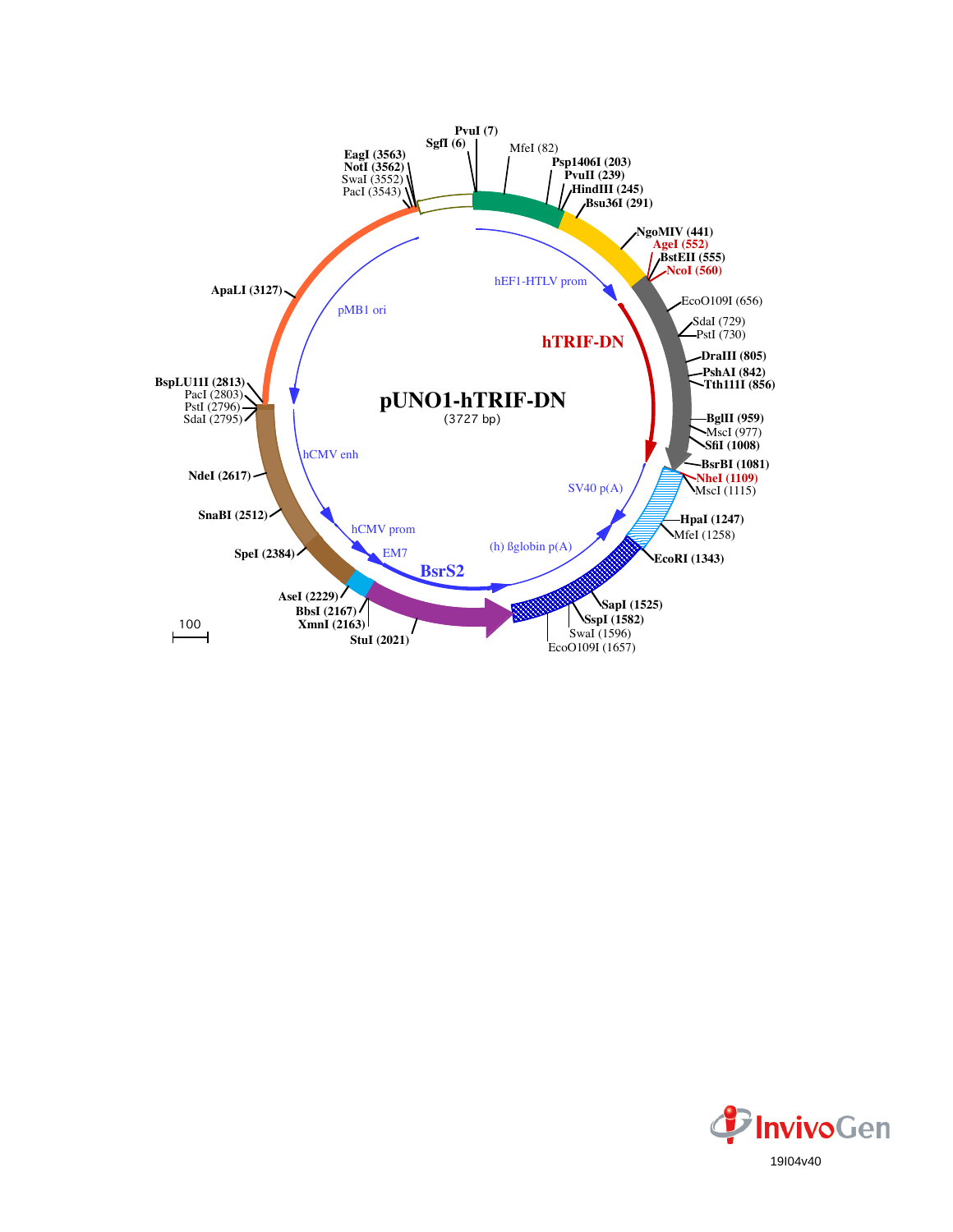**PvuI (7)**

| $\mathbf{1}$                       | MfeI $(82)$<br>SgfI $(6)$<br>GGATCTGCGATCGCTCCGGTGCCCGTCAGTGGGCAGAGCGCACATCGCCCACAGTCCCCGAGAAGTTGGGGGGAGGGTCGGCAATTGAACGGGTGCCTA                                                                                                                                                                                                                                                                                                                                                                                                                 |
|------------------------------------|--------------------------------------------------------------------------------------------------------------------------------------------------------------------------------------------------------------------------------------------------------------------------------------------------------------------------------------------------------------------------------------------------------------------------------------------------------------------------------------------------------------------------------------------------|
| 101                                | GAGAAGGTGGCGCGGGGTAAACTGGGAAAGTGATGTCGTGTACTGGCTCCGCCTTTTTCCCGAGGGTGGGGGAGAACCGTATATAAGTGCAGTAGTCGCC                                                                                                                                                                                                                                                                                                                                                                                                                                             |
| 201                                | $HindIII$ (245)<br>Psp1406I (203)<br>PvuII $(239)$<br><b>Bsu36I</b> (291)                                                                                                                                                                                                                                                                                                                                                                                                                                                                        |
| 301                                | GCCATCCACGCCGGTTGAGTCGCGTTCTGCCGCCTCCCGCCTGTGGTGCCTCCTGAACTGCGTCCGCCGTCTAGGTAAGTTTAAAGCTCAGGTCGAGACC                                                                                                                                                                                                                                                                                                                                                                                                                                             |
| 401                                | <b>NgoMIV</b> (441)                                                                                                                                                                                                                                                                                                                                                                                                                                                                                                                              |
| 501                                | <b>BstEII</b> (555)<br>AgeI (552) NcoI (560)<br>TCTGTTCTGCGCCGTTACAGATCCAAGCTGTGACCGGCGCCTACCTGAGATCACCGGTCACCATGGAATCATCATCGGAACAGAAATTCTATAACTTTGT<br>1 <sup>M</sup> E S S S E Q K F Y N F V<br>EcoO109I (656)<br>601 GATCCTCCACGCCAGGGCAGACGAACACATCGCCCTGCGGGTTCGGGAGAAGCTGGAGGCCCTTGGCGTGCCCGACGGGGCCACCTTCTGCGAGGATTTC                                                                                                                                                                                                                     |
| 13 <sup>b</sup><br>47 <sup>2</sup> | I L H A R A D E H<br>I A L R V R E K L E A L G V P D G A T F C E D<br>- F<br>PstI (730)<br>SdaI (729)<br>701 CAGGTGCATGGGCGCGGGGAGCTGAGCTGCCTGCAGGACGCCATAGACCACTCAGCTTTCATCATCCTACTTCTCACCTCCAACTTCGACTGTCGCCTGA<br>O V H G R G E L S C L O D A I D H S A F I I L L L T S N F D C R L                                                                                                                                                                                                                                                           |
|                                    | DraIII (805)<br>Tth111I (856)<br><b>PshAI</b> (842)<br>801 GCCTGCACCAGGTGAACCAAGCCATGATGAGCAACCTCACGCGACAGGGGTCGCCAGACTGTGTCATCCCCTTCCTGCCCCTGGAGAGCTCCCCGGCCCA<br>80 S L H O V N O A M M S N L T R O G S P D C V I P F<br>L P L E S S P<br>$A$ O<br><b>BgIII</b> (959)<br>MscI (977)                                                                                                                                                                                                                                                            |
| 113<br>147                         | 901 GCTCAGCTCCGACACGGCCAGCCTGCTCTCCGGGCTGGTGCGGCTGGACGAACACTCCCAGATCTTCGCCAGGAAGGTGGCCAACACCTTCAAGCCCCAC<br>L S S D T A S L L S G L V R L D E H S O I F A R K V A N T F K P H<br><b>SfiI</b> (1008)<br><b>BsrBI</b> (1081)<br>1001 AGGCTTCAGGCCCGAAAGGCCATGTGGAGGAAGGAACAGGACACCCGAGCCCTGCGGAACAGAGCCAACACCTGGACGGTGAGCGGATGCAGGCGGCGG<br>R L Q A R K A M W R K E Q D T R A L R E Q S Q H L D G E R M Q A A<br>MscI (1115)                                                                                                                       |
|                                    | <b>NheI</b> (1109)<br>1101 CACTGTAAAGCTAGCTGGCCAGACATGATAAGATACATTGATGAGTTTGGACAAACCACAACTAGAATGCAGTGAAAAAAATGCTTTATTTGTGAAATTT<br>$180+A \quad L \quad \bullet$                                                                                                                                                                                                                                                                                                                                                                                 |
| 1201                               | <b>HpaI</b> (1247) MfeI (1258)                                                                                                                                                                                                                                                                                                                                                                                                                                                                                                                   |
| 1301                               | EcoRI (1343)<br>GGAGGTTTTTTTAAAGCAAGTAAAACCTCTACAAATGTGGTATGGAATTCTAAAATACAGCATAGCAAAACTTTAACCTCCAAATCAAGCCTCTACTTGAA                                                                                                                                                                                                                                                                                                                                                                                                                            |
|                                    | 1401 TCCTTTTCTGAGGGATGAATAAGGCATAGGCATCAGGGGCTGTTGCCAATGTGCATTAGCTGTTTGCAGCCTCACCTTCTTTCATGGAGTTTAAGATATA                                                                                                                                                                                                                                                                                                                                                                                                                                        |
|                                    | SapI (1525)<br>SspI (1582)<br>SwaI (1596)<br>1501 GTGTATTTTCCCAAGGTTTGAACTAGCTCTTCATTTCTTTATGTTTTAAATGCACTGACCTCCCACATTCCCTTTTTAGTAAAATATTCAGAAATAATTT                                                                                                                                                                                                                                                                                                                                                                                           |
|                                    | EcoO109I (1657)<br>1601 AAATACATCATTGCAATGAAAATAAATGTTTTTTATTAGGCAGAATCCAGATGCTCAAGGCCCTTCATAATATCCCCCAGTTTAGTAGTTGGACTTAGGG                                                                                                                                                                                                                                                                                                                                                                                                                     |
| $125$ <sup>4</sup> V               | 1701 AACAAAGGAACCTTTAATAGAAATTGGACAGCAAGAAAGCGAGCTTCTAGCTTTAGTTCCTGGTGTACTTGAGGGGGATGAGTTCCTCAATGGTGGTTTT<br><del>14</del> 1◀ ● N R T Y K L P<br>1 L E<br>- E<br>ITTK<br>1801 GACCAGCTTGCCATTCATCTCAATGAGCACAAAGCAGTCAGGAGCATAGTCAGAGATGAGCTCTCTGCACATGCCACAGGGGCTGACCACCCTGATGGAT<br>L K G N<br>M<br>L V F C D P A Y D S<br>R<br><b>C</b><br>M G<br>$\mathbf{C}$<br><b>S</b><br><sub>S</sub><br>- E<br>$\mathsf{P}$<br>$\vee$<br>V<br>1901 CTGTCCACCTCATCAGAGTAGGGGTGCCTGACAGCCACAATGGTGTCAAAGTCCTTCTGCCCGTTGCTCACAGCAGACCCAATGGCAATGGCTTCAGCAC |
|                                    | 914R D V E D S Y P H R V A V I T D F D K Q G N S V A S G<br>I A I A E A C<br><b>StuI</b> (2021)<br>2001 AGACAGTGACCCTGCCAATGTAGGCCTCAATGTGGACAGCAGAGATGATCTCCCCAGTCTTGGTCCTGATGGCCGCCCCGACATGGTGCTTGTTGTCCTC<br>584 V T V R G I Y A E I H V A S I I E G T K T R I A A G V H H K N D E<br><b>BbsI</b> (2167)                                                                                                                                                                                                                                      |
|                                    | XmnI (2163)<br>2101 ATAGAGCATGGTGATCTTCTCAGTGGCGACCTCCACCAGCTCCAGATCCTGCTGAGAGATGTTGAAGGTCTTCATGGTGGCCCTCCTATAGTGAGTCGTA<br>254 Y L M T I K E T A V E V L E L D Q Q S I N F T K M <                                                                                                                                                                                                                                                                                                                                                              |
|                                    | AseI (2229)<br>2201 TTATACTATGCCGATATACTATGCCGATGATTAATTGTCAAAACAGCGTGGATGGCGTCTCCAGCTTATCTGACGGTTCACTAAACGAGCTCTGCTTATA                                                                                                                                                                                                                                                                                                                                                                                                                         |